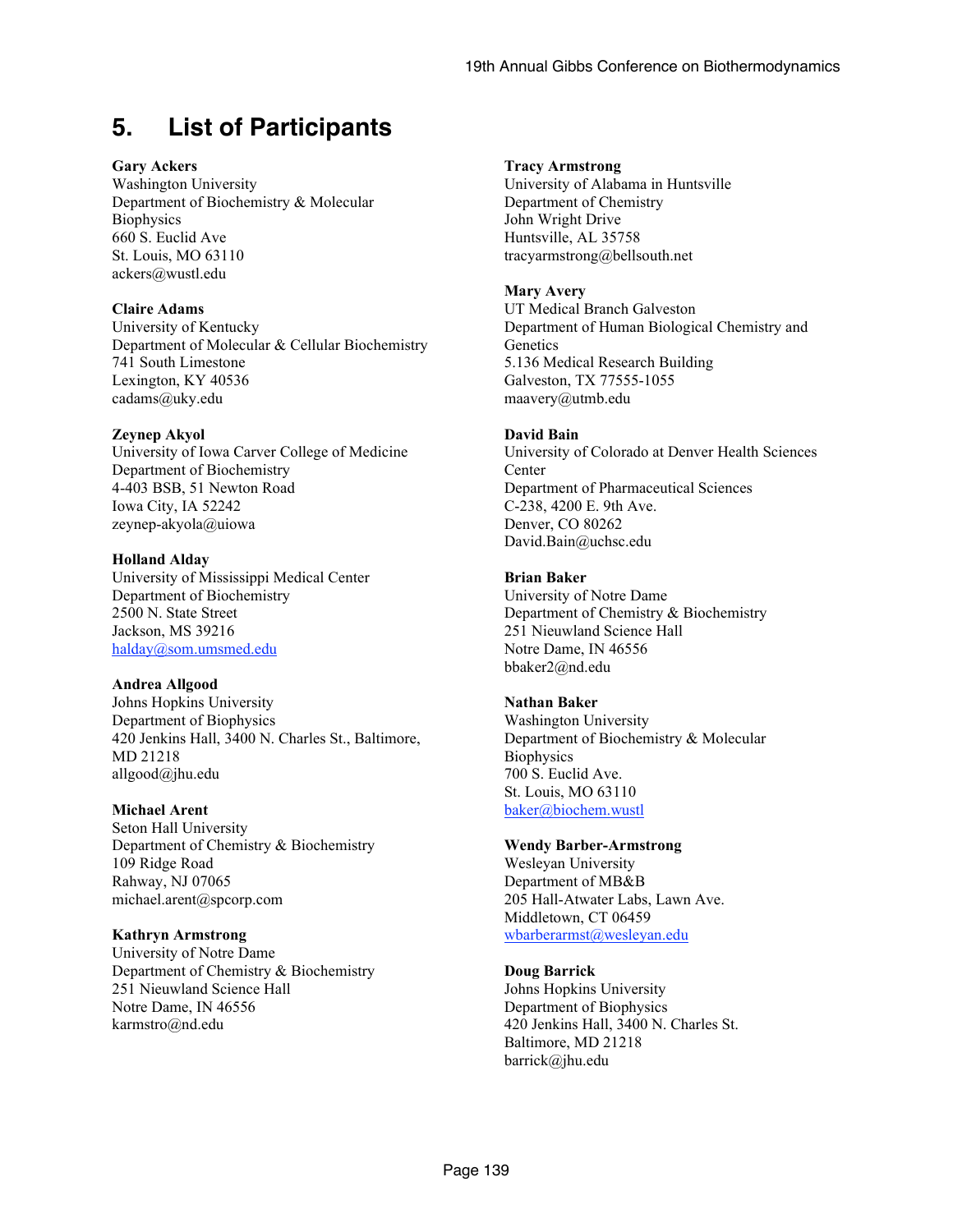**Dorothy Beckett** University of Maryland Department of Chemistry & Biochemistry College Park, MD 20472 dbeckett@umd.edu

**Simon Bergqvist** UC San Diego Department of Chemistry & Biochemistry 9500 Gilman Dr. La Jolla, CA 92093-0378 simonb@chem.ucsd.edu

**Kristin Bianchi** Johns Hopkins University Department of Chemistry Remsen Hall 135, 3400 N. Charles St. Baltimore, MD 21218 kbianch2@jhu.edu

#### **Carolina Bianco**

University of Delaware Biotechnology Institute 15 Innovation Way Newark, DE 19711 bianco@che.udel.edu

#### **Melissa Bodnar**

Texas Woman's University Department of Chemistry & Physics PO Box 425859 Denton, TX 76204 missybodnar@mail.twu.edu

#### **Mel Bozza**

Seton Hall University Department of Department of Chemistry & Biochemistry South Orange, NJ 07079 bozzamel@shu.edu

#### **Michael Bradley**

Washington University Department of Biochemistry & Molecular **Biophysics** 700 S. Euclid Ave. St. Louis, MO 63110 mbradley@wustl.edu

**Michael Brenowitz** Albert Einstein College of Medicine Department of Biochemistry 1300 Morris Park Ave. Bronx, NY 10461 brenowit@aecom.yu.edu

#### **Mark Britt**

Texas Woman's University Department of Chemistry & Physics PO Box 425859 Denton, TX 76204 mbritt@mail.twu.edu **Rachel Burdge** Washington University Center for Computational Biology 700 S. Euclid Ave. St. Louis, MO 63110 burdge@wustl.edu

#### **Nancy Burgess**

Johns Hopkins University Department of Biophysics 420 Jenkins Hall, 3400 N. Charles St., Baltimore, MD 21218 nancyb@jhu.edu

#### **Robert Buscaglia**

Northern Arizona University Department of Chemistry & Biochemistry Flagstaff, AZ 86011 rb76@dana.ucc.nau.edu

#### **Brian Cannon**

Johns Hopkins University Department of Biophysics 304 Jenkins Hall, 3400 N. Charles St. Baltimore, MD 21218 cannon@jhu.edu

#### **Tiffany Carney**

University of Notre Dame Department of Chemistry & Biochemistry 251 Nieuwland Science Hall Notre Dame, IN 46556 tbaxter1@nd.edu

#### **Carlos Castañeda**

Johns Hopkins University Department of Biophysics 304 Jenkins Hall, 3400 N. Charles St. Baltimore, MD 21218 ccastaneda@jhu.edu

#### **Brad Chaires**

University of Louisville James Graham Brown Cancer Center, 529 S. Jackson St. Louisville, KY 40202 j.chaires@louisville.edu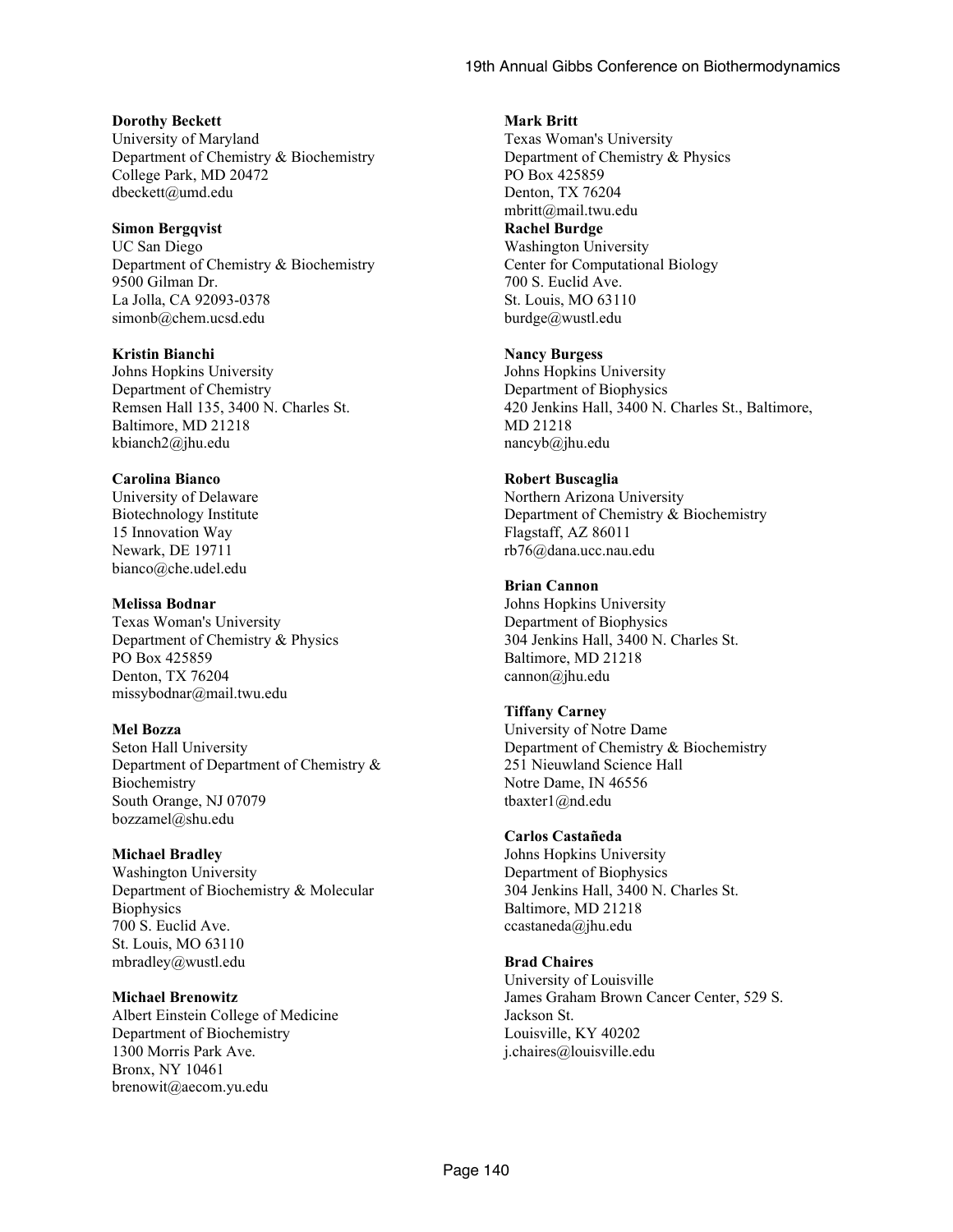#### **Veronique Chellgren**

University of Kentucky Department of Molecular & Cellular Biochemistry 741 South Limestone Lexington, KY 40536-0509 vhermann@uky.edu

#### **Alan Chen**

Washington University Department of Biochemistry & Molecular **Biophysics** 660 S. Euclid Ave St. Louis, MO 63110 achen@artsci.wustl.edu

#### **Marla Chesnik**

Washington University Department of Biochemistry & Molecular **Biophysics** 660 S. Euclid Ave St. Louis, MO 63110 machesni@artsci.wustl

#### **Michael Chimenti**

Johns Hopkins University Department of Biophysics 304 Jenkins Hall, 3400 N. Charles St. Baltimore, MD 21218 chimenti@jhu.edu

#### **Peter Chivers**

Washington University Department of Biochemistry & Molecular **Biophysics** 660 S. Euclid Ave St. Louis, MO 63110 chivers@wustl.edu

#### **Clay Clark**

NC State University Dept of Molecular & Structural Biochemistry 128 Polk Hall, CB 7622 Raleigh, NC 27695 clay\_clark@ncsu.edu

## **Patricia Clark**

University of Notre Dame Department of Chemistry & Biochemistry 251 Nieuwland Science Hall Notre Dame, IN 46556 pclark1@nd.edu

#### **John Clemens**

University of Notre Dame Department of Chemistry & Biochemistry 251 Nieuwland Science Hall Notre Dame, IN 46656 jclemen1@nd.edu

#### **Keith Connaghan-Jones**

University of Colorado at Denver Health Sciences **Center** Department of Pharmaceutical Sciences C-238, 4200 E. 9th Ave. Denver, CO 80262 keith.connaghan-jones@uchsc.edu

#### **Matt Cordes**

University of Arizona Department of Biochemistry & Molecular **Biophysics** Biosciences West 436, 1041 E. Lowell, Tucson, AZ 85701 cordes@email.arizona.edu

#### **Jack Correia**

University of Mississippi Medical Center Department of Biochemistry 2500 N. State Street Jackson, MS 39216 jcorreia@biochem.umsmed.edu

#### **Naomi Courtemanche**

Johns Hopkins University Department of Biophysics 420 Jenkins Hall, 3400 N. Charles St., Baltimore, MD 21218 ncourtemanche@jhu.edu

#### **Trevor Creamer**

University of Kentucky Department of Molecular & Cellular Biochemistry 741 Limestone Street Lexington, KY 40536 Trevor.Creamer@uky.edu

#### **Scott Crick**

Washington University Department of Biomedical Engineering CB 1097, One Brookings Drive St. Louis, MO 63110 slc1@cec.wustl.edu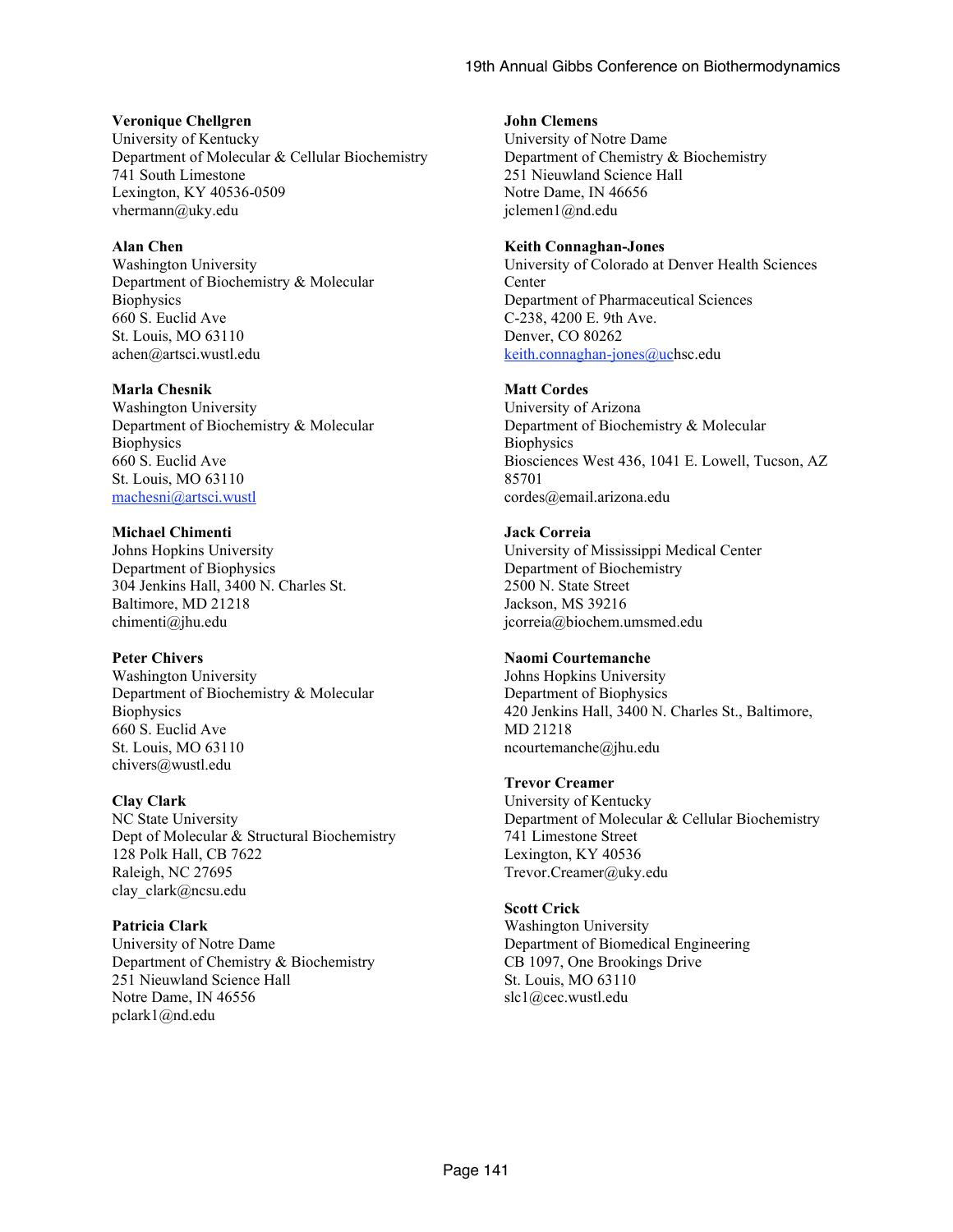#### **Rebecca Davis-Harrison**

University of Notre Dame Department of Chemistry & Biochemistry 251 Nieuwland Science Hall Notre Dame, IN 46556 rdavis1@nd.edu

#### **Roberto Delgadillo**

University of Nebraska Lincoln Department of Chemistry Hamilton Hall 741 Lincoln, NE 68588-0304 robertofabio11@hotmail.com

#### **Daniel Deredge**

Louisiana State University Department of Biological Sciences 107 Life Sciences Bld Baton Rouge, LA 70803 ddered1@lsu.edu

#### **Dave Dignam**

Medical University of Ohio Department of Biochemistry & Cancer Biology 3035 Arlington Ave. Toledo, OH 43614-5804 jdignam@meduohio.edu

#### **Feng Dong**

Washington University Department of Biochemistry & Molecular **Biophysics** 700 S. Euclid Ave. St. Louis, MO 63110 fdong@ccb.wustl.edu

#### **David Draper**

Johns Hopkins University Department of Chemistry 3400 N. Charles St. Baltimore, MD 21218 draper@jhu.edu

#### **Cynthia Dupureur**

University of Missouri St. Louis Department of Chemistry MC 27, One University Blvd. St. Louis, MO 63121 cdup@umsl.edu

#### **Alexandra Ebie**

Johns Hopkins University Department of Biophysics 420 Jenkins Hall, 3400 N. Charles St. Baltimore, MD 21218 aebie1@jhu.edu

#### **Stephen Edmondson**

University of Alabama in Huntsville Department of Chemistry John Wright Drive Huntsville, AL 35758 edmonds@uah.edu

#### **Lisa Engler**

University of Pittsburgh Department of Biological Sciences 314 Clapp Hall, Fifth Avenue Pittsburgh, PA 15260 engler@pitt.edu

#### **Idil Evans**

University of Iowa Carver College of Medicine Department of Biochemistry 4-403 BSB, 51 Newton Road Iowa City, IA 52242 idil-apak@uiowa.edu

#### **Michael Evans**

University of Notre Dame Department of Chemistry & Biochemistry 251 Nieuwland Science Hall Notre Dame, IN 46556 mevans1@nd.edu

#### **Michael Feldkamp**

University of Iowa Carver College of Medicine Department of Biochemistry 4-403 BSB, 51 Newton Road Iowa City, IA 52242 michael-feldkamp@uiowa.edu

#### **Aron Fenton**

University of Kansas Medical Center Department of Biochemistry & Molecular Biology MS 3030, 3901 Rainbow Blvd. Kansas City, KS 66160 afenton@kumc.edu

#### **Nicholas Fitzkee**

Johns Hopkins University Department of Biophysics Jenkins Hall 110, 3400 N. Charles St., Baltimore, MD 21218 nickfitzkee@jhu.edu

#### **Dan Flaherty**

University of Nebraska Medical Center Department of Pharmaceutical Sciences 986025 Nebraska Medical Center Omaha, NE 68198 dflaherty@unmc.edu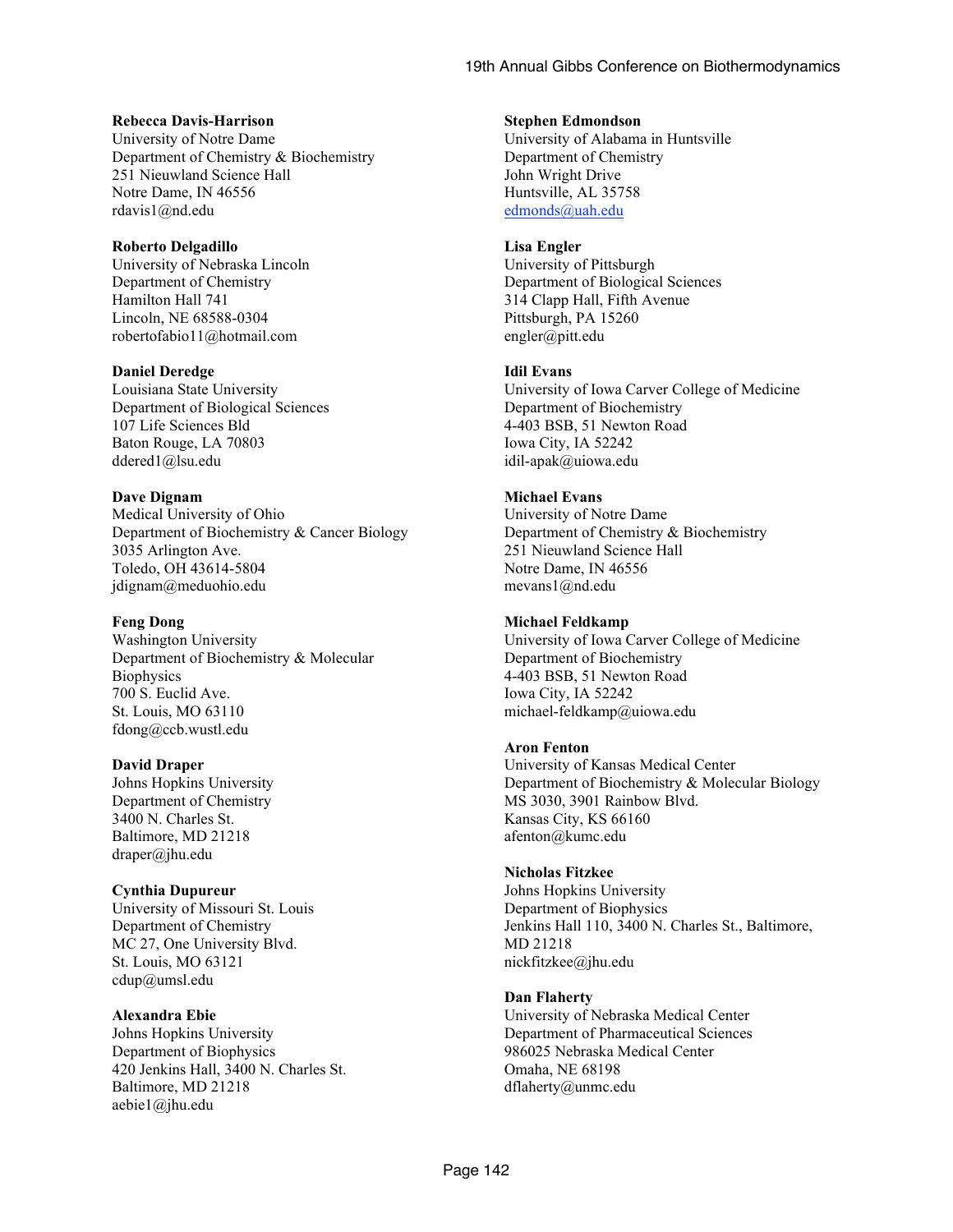#### **Karen Fleming**

Johns Hopkins University Department of Biophysics 420 Jenkins Hall, 3400 N. Charles St., Baltimore, MD 21218 Karen.Fleming@jhu.edu

#### **Leslie Frank**

Johns Hopkins University Department of Chemistry Remsen Hall 135, 3400 N. Charles St. Baltimore, MD 21218 lfrank8@jhu.edu

#### **Matt Freyer**

Northern Arizona University Department of Chemistry & Biochemistry Flagstaff, AZ 86011 mf23@dana.ucc.nau.edu

## **Mike Fried**

University of Kentucky Department of Molecular & Cellular Biochemistry 741 South Limestone Lexington, KY 40536 Michael.fried@uky.edu

## **Carl Frieden**

Washington University Department of Biochemistry & Molecular **Biophysics** Box 8231, 660 S. Euclid St. Louis, MO 63110 frieden@biochem.wustl.edu

#### **Manjori Ganguly**

University of Nebraska Medical Center Department of Pharmaceutical Sciences 986025 Nebraska Medical Center Omaha, NE 68198 mganguly@unmc.edu

## **Shatadal Ghosh**

Washington University Department of Biomedical Engineering Campus Box 1097 St. Louis, MO 63130 sg2@cec.wustl.edu

#### **Alexey Gribenko**

Penn State University College of Medicine Department of Biochemistry & Molecular Biology 500 University Drive Hershey, PA 17033 avg105@psu.edu

#### **Branwen Hall**

University of Arizona Department of Biochemistry & Molecular **Biophysics** Biosciences West 436, 1041 E. Lowell, Tucson, AZ 85701 branwen@email.arizona.edu

#### **Kathleen Hall**

Washington University Department of Biochemistry & Molecular **Biophysics** 660 S. Euclid Ave St. Louis, MO 63110 kbh@wanda.wustl.edu

#### **Mike Harms**

Johns Hopkins University Department of Biophysics 110 Jenkins Hall, 3400 N. Charles St. Baltimore, MD 21218 marmsm@jhu.edu

#### **Daniel Harries**

National Institutes of Health Bldg 9 Rm 1E116 MSC 0924 9 Memorial Drive Bethesda, MD 20892 harries@helix.nih.gov

#### **Aaron Heneghan**

University of Colorado at Denver Health Sciences **Center** Department of Pharmaceutical Sciences C-238, 4200 E. 9th Ave. Denver, CO 80262 Aaron.Heneghan@uchsc.edu

#### **Mike Henzl**

University of Missouri Department of Biochemistry 117 Schweitzer Hall Columbia, MO 65211 henzlm@missouri.edu

## **Jo Holt**

Washington University Department of Biochemistry & Molecular **Biophysics** 660 S. Euclid Ave St. Louis, MO 63110 holt@wustl.edu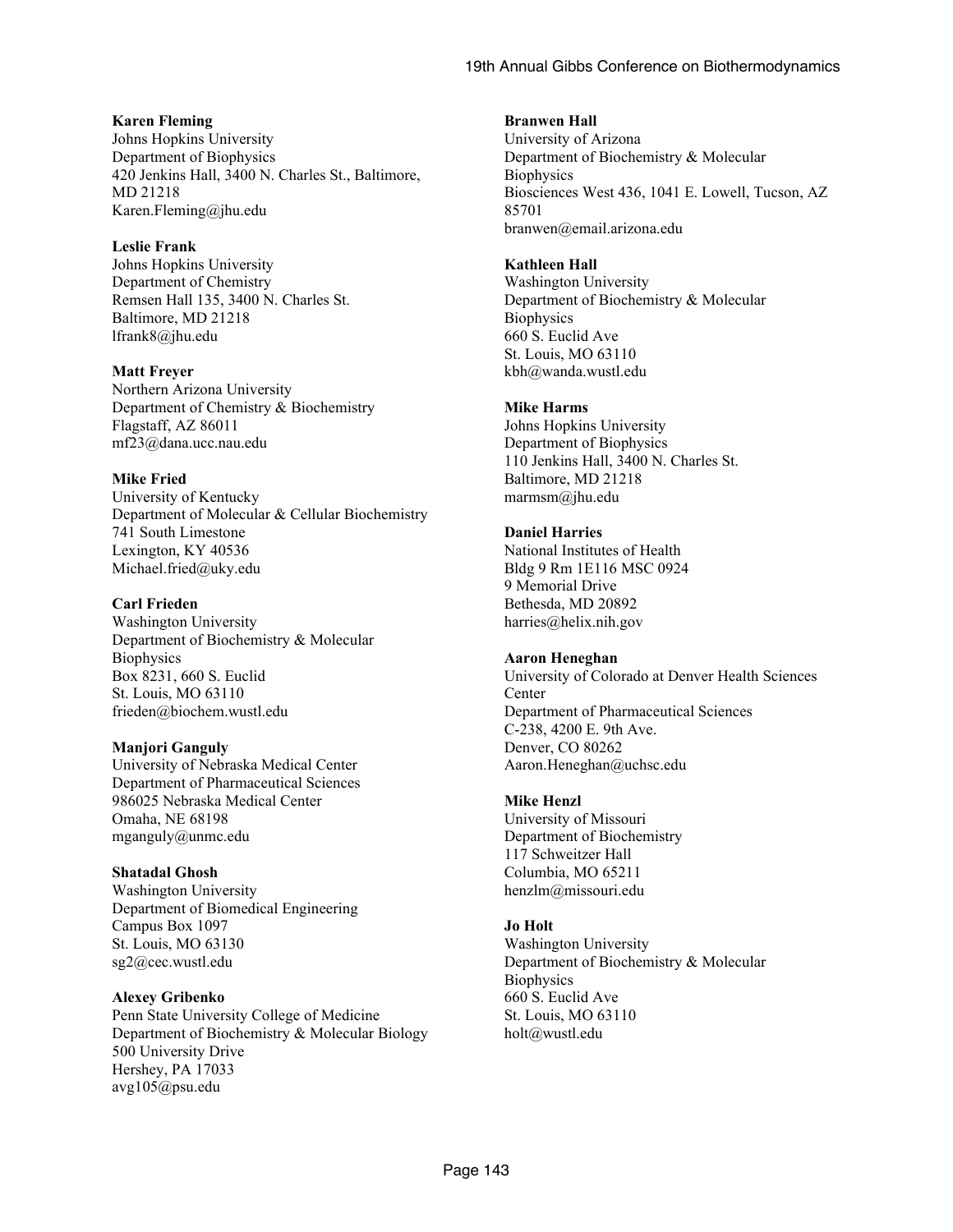#### **Luis Holthauzen**

University of Texas Medical Branch Department of Human Biological Chemistry and **Genetics** 301 University Blvd., 5154 Medical Research Bld. Galveston, TX 77550 lfholtha@utmb.edu

#### **Heedeok Hong**

University of Virginia Department of Molecular Physiology & Biological Physics PO Box 800736, 1300 Jefferson Ave, Charlottesville, VA 22908 hh3v@virginia.edu

#### **Maria Ingaramo**

Washington University Department of Biochemistry & Molecular **Biophysics** 660 S. Euclid Ave St. Louis, MO 63110 mdingara@artsci.wustl.edu

#### **Francis Insaidoo**

University of Notre Dame Department of Chemistry & Biochemistry 251 Nieuwland Science Hall Notre Dame, IN 46656 finsaido@nd.edu

#### **Jeff Iwig**

Washington University Department of Biochemistry & Molecular **Biophysics** Box 8231, 660 S. Euclid St. Louis, MO 63110 jsiwig@artsci.wustl.edu

#### **Michael Johnson**

Unviersity of Virginia Department of Pharmacology Jordon Hall 5061A Charlottesville, VA 22908-0735 mlj8e@virginia.edu

## **Chirlmin Joo**

University of Illinois Loomis Lab of Physics 1110 W. Green St. Urbana, IL 61801 joo1@uiuc.edu

#### **Mirco Junker**

University of Notre Dame Department of Chemistry & Biochemistry 251 Nieuwland Science Hall Notre Dame, IN 46617 mjunker@nd.edu

#### **Neville Kallenbach**

New York University Department of Chemistry 100 Washington Place New York, NY 10003-5180 Nrk1@nyu.edu

#### **Mikhail Karymov**

University of Nebraska Medical Center Dept. of Pharmaceutical Sci. 986025 Nebraska Medical Center Omaha, NE 68198 mkarymov@unmc.edu

#### **Stephen Kelty**

Seton Hall University Department of Chemistry & Biochemistry 400 S. Orange Ave. South Orange, NJ 07079 keltyste@shu.edu

#### **Irine Khutsishvili**

University of Nebraska Dept of Pharmaceutical Sciences 986025 Nebraska Medical Center, Omaha, NE 68198 ikhutsishvili@unmc.edu

#### **Alexandra Klinger**

Johnson & Johnson PRD Welsh & McKean Roads Spring House, PA 19477 aklinger@prdus.jnj.com

#### **Ellen Kloss**

Johns Hopkins University Department of Biophysics 420 Jenkins Hall, 3400 N. Charles St. Baltimore, MD 21218 ekloss1@jhu.edu

# **Kelly Knee**

Wesleyan University Department of MB&B 205 Hall-Atwater Labs, Lawn Ave. Middletown, CT 06459 kknee@wesleyan.edu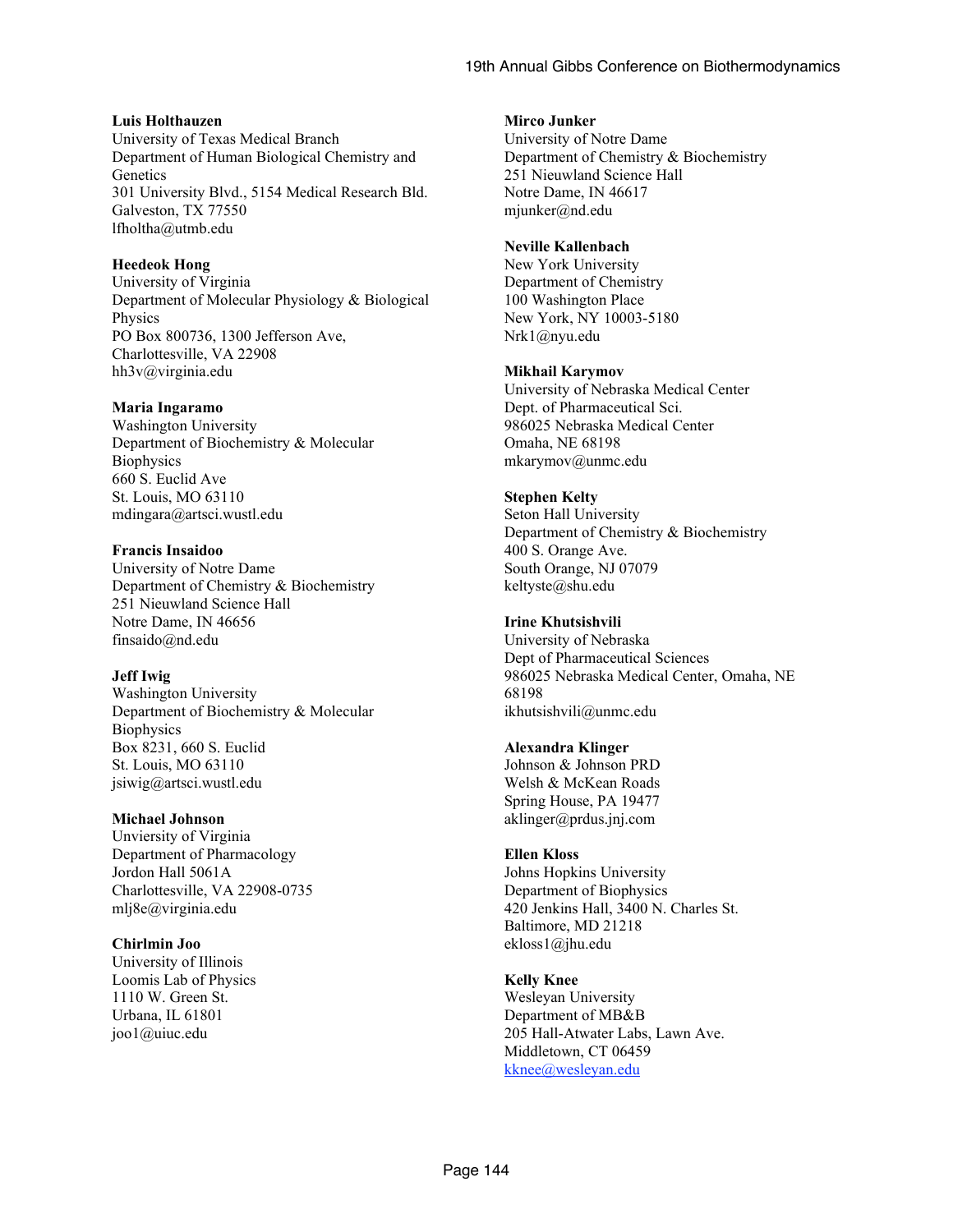#### **Elizabeth Komives**

UC San Diego Department of Chemistry & Biochemistry 9500 Gilman Dr. La Jolla, CA 92093-0378 ekomives@ucsd.edu

#### **Alexander Kozlov**

Washington University Department of Biochemistry & Molecular **Biophysics** 660 S. Euclid Ave St. Louis, MO 63110 kozlov@wustl.edu

#### **Alexey Krasnoslobodtsev**

Univ. of Nebraska Medical Center Dept. of Pharmaceutical Sciences 986025 Nebraska Medical Center Omaha, NE 68198 akrasnos@unmc.edu

#### **Sangaralingam Kumaran**

Washington University Department of Biochemistry & Molecular **Biophysics** 660 S. Euclid Ave St. Louis, MO 63110 kumaran@biochem.wustl.edu

#### **Dominic Lambert**

Johns Hopkins University Department of Chemistry 137 Remsen Hall, 3400 N. Charles St., Baltimore, MD 21218 dlambert@uvm.edu

#### **Ed Lattman**

Johns Hopkins University Department of Biophysics 237 Mergenthaler Hall, 3400 N. Charles Street Baltimore, MD 21218 lattman@jhu.edu

#### **Hui-Ting Lee**

Univ. of Nebraska Medical Center Department of Pharmaceutical Sciences 986025 Nebraska Medical Center Omaha, NE 0 huitinglee@unmc.edu

#### **Sunjoo Lee**

Washington University Department of Biochemistry & Molecular **Biophysics** 700 S. Euclid Ave. St. Louis, MO 63110 sjlee@artsci.wustl.edu

#### **Desirae Leipply**

Johns Hopkins University Department of Chemistry Remsen Hall 135, 3400 N. Charles St. Baltimore, MD 21218 dlleippl@coe.edu

#### **Edwin Lewis**

Northern Arizona University Department of Chemistry & Biochemistry Flagstaff, AZ 86011 Edwin.Lewis@nau.edu

#### **Vince LiCata**

Louisiana State University Department of Biological Sciences 107 Life Sciences Bld Baton Rouge, LA 70803 licata@lsu.edu

#### **Chin-Chi Liu**

Louisiana State University Department of Biological Sciences 107 Life Sciences Bld Baton Rouge, LA 70803 cliu@lsu.edu

#### **Timothy Lohman**

Washington University Department of Biochemistry & Molecular **Biophysics** 660 S. Euclid Ave. St. Louis, MO 63110 lohman@biochem.wustl.edu

#### **Olga Lubman**

Johns Hopkins University Department of Biophysics 420 Jenkins Hall, 3400 N. Charles St. Baltimore, MD 21218 lubman@jhu.edu

#### **Aaron Lucius**

University of Texas Medical Branch Dept of Human Biological Chemistry & Genetics Box 1053, 301 University Blvd Galveston, TX 77555-1053 allucius@utmb.edu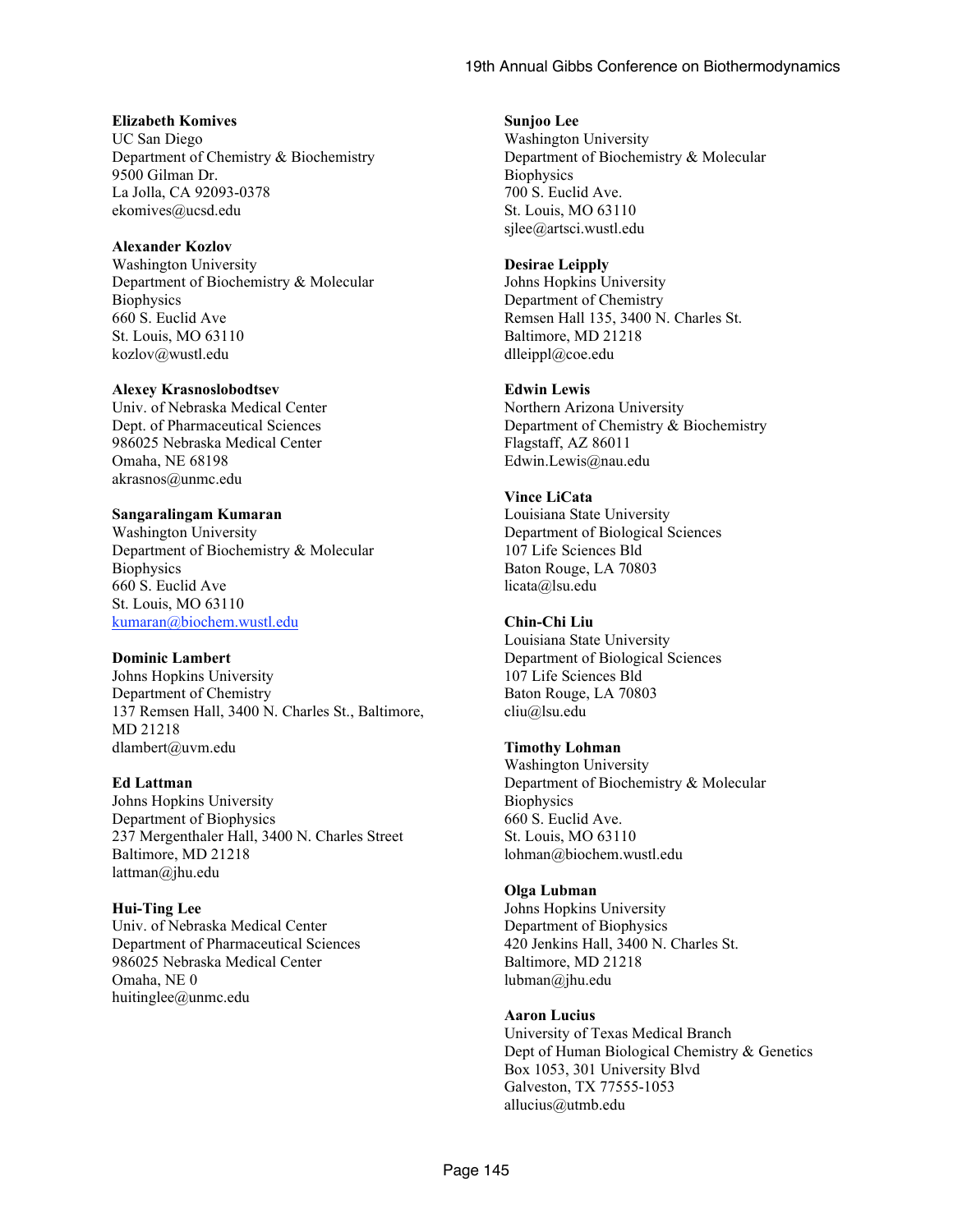#### **Alex Lushnikov**

Univ. of Nebraska Medical Center Dept of Pharmaceutical Sciences 986025 Nebraska Medical Center, Omaha, NE 68198 alushnikov@unmc.edu

#### **Yuri Lyubchenko**

University of Nebraska Medical Center Dept of Pharmaceutical Sciences 986025 Nebraska Medical Center, Omaha, NE 68198 ylyubchenko@unmc.edu

#### **Sarah MacKenzie**

North Carolina State University Department of Molecular & Structural Biochemistry 128 Polk Hall, CB 7622 Raleigh, NC 27695 sarah\_mackenzie@ncsu.edu

#### **Rodrigo Maillard**

UT Medical Branch Galveston Human Biological Chemistry and Genetics 5.136 Medical Research Building Galveston, TX 77555 ramailla@utmb.edu

#### **George Makhatadze**

Penn State University College of Medicine Department of Biochemistry & Molecular Biology 500 University Drive Hershey, PA 17033 makhatadze@psu.edu

## **Karl Maluf**

University of Iowa Department of Microbiology 3-315 Bowen Science Bld. 51 Newton Rd Iowa City, IA 52242 nasib-maluf@uiowa.edu

#### **Luis Marky**

Univ. of Nebraska Medical Center Department of Pharmaceutical Sciences 986025 Nebraska Medical Center Omaha, NE 69198 lmarky@unmc.edu

#### **Michelle McCully**

Washington University Department of Biomedical Engineering CB 1097, One Brookings Drive St. Louis, MO 63130 mem1@cec.wustl.edu

#### **Alyssa Meheen**

Washington University Department of Biochemistry & Molecular **Biophysics** 660 S. Euclid Ave St. Louis, MO 63110 aameheen@artsci.wustl.edu

#### **Manana Melikishvili**

University of Kentucky Department of Molecular & Cellular Biochemistry 741 South Limestone Lexington, KY 40536 mmeli2@uky.edu

#### **Artem Melnykov**

Washington University Department of Biochemistry & Molecular **Biophysics** 660 S. Euclid Ave St. Louis, MO 63110 melnykov@wustl.edu

#### **Naveen Michaud-Agrawal**

Johns Hopkins University Department of Biophysics 420 Jenkins Hall, 3400 N. Charles St., Baltimore, MD 21218 nmichaud@jhu.edu

## **Arpita Mitra**

Washington University Department of Biomedical Engineering 700 S. Euclid Ave. St. Louis, MO 63130 arpita@wuche.wustl.edu

#### **Preston Moon**

Johns Hopkins University Department of Biophysics 420 Jenkins Hall, 3400 N. Charles St. Baltimore, MD 21218 moonmonster@jhu.edu

#### **Saranga Naganathan**

University of Maryland Department of Chemistry & Biochemistry College Park, MD 20742 saranga@mail.umd.edu

#### **Rhonda Newman**

University of Iowa Carver College of Medicine Department of Biochemistry 4-403 BSB, 51 Newton Road Iowa City, IA 52242 rhonda-newman@uiowa.edu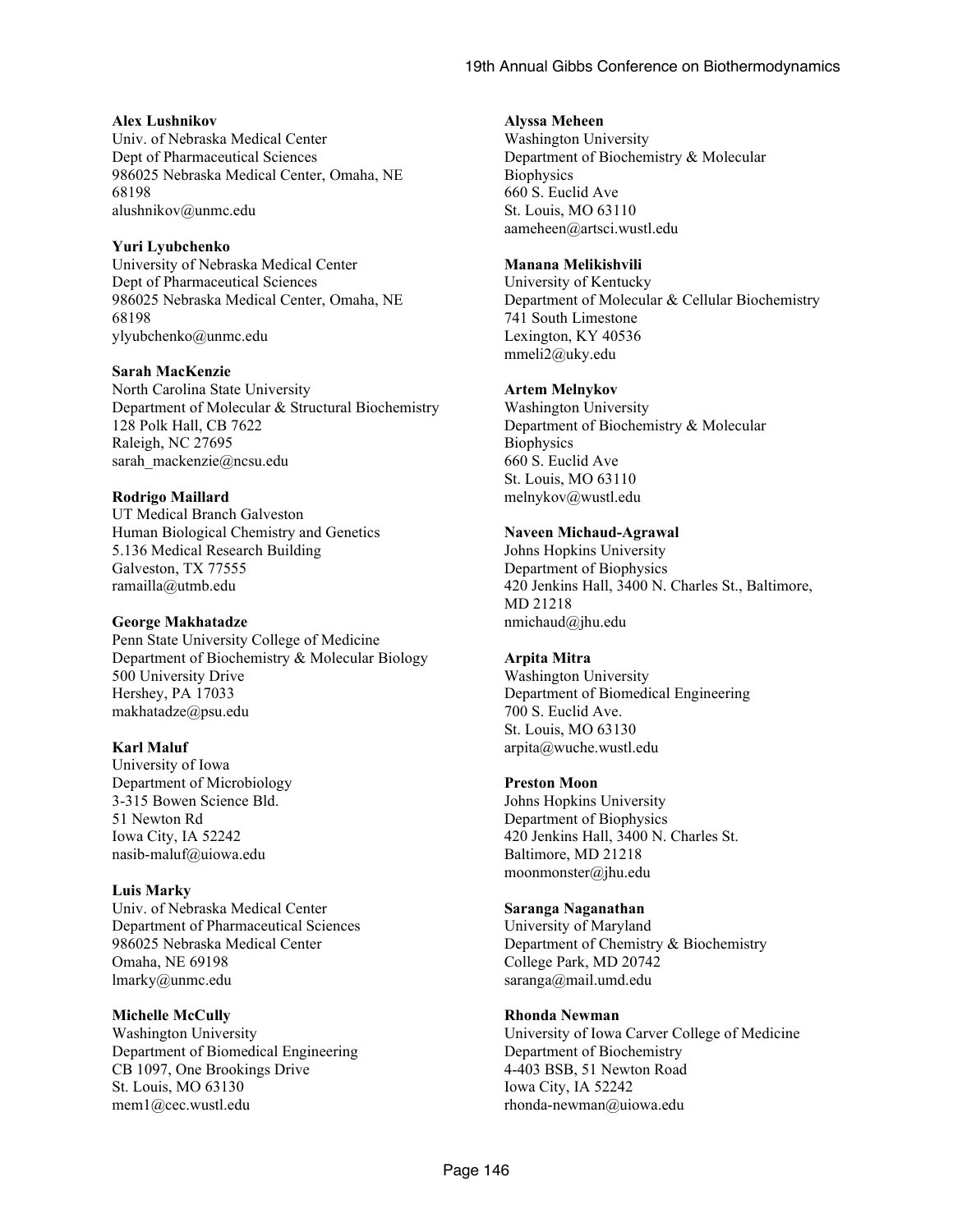#### **Anita Niedziela-Majka**

Washington University Department of Biochemistry & Molecular **Biophysics** 660 S. Euclid Ave St. Louis, MO 63110 amajka@biochem.wustl.edu

#### **Chris Olsen**

Univ of Nebraska Medical Center Dept. of Pharmaceutical Sci. 986025 Nebraska Medical Center Omaha, NE 69198 cmolsen@unmc.edu

#### **Rohit Pappu**

Washington University Department of Biomedical Engineering One Brookings Drive, CB 1097 St. Louis, MO 63130 pappu@biomed.wustl.edu

#### **Chiwook Park**

Purdue University Medicinal Chemistry and Molecular Pharmacology 575 Stadium Mall Drive 1333 RHPH West Lafayette, IN 47907-2091 chiwook@purdue.edu

# **Samantha Pearce**

ISS 1602 Newton Drive Champaign, IL 61822 spearce@iss.com

#### **Susan Pedigo**

University of Mississippi Department of Chemistry & Biochemistry Coulter Hall University, MS 38677 spedigo@olemiss.edu

#### **Bi-Hung Peng**

UT Medical Branch Galveston Human Biological Chemistry and Genetics 5.136 Medical Research Bldg Galveston, TX 77550 bpeng@utmb.edu

#### **Horia Petrache**

National Institutes of Health Bldg 9 Rm 1E116 MSC 0924 9 Memorial Drive Bethesda, MD 20892 petrachh@mail.nih.gov

#### **Dan Raleigh**

State University of New York Department of Chemistry Stony Brook, NY 11794-3400 draleigh@notes.cc.sunysb.edu

#### **Karaya Ramos**

Univ. of Nebraska Medical Center Department of Pharmaceutical Sciences 986025 Nebraska Medical Center Omaha, NE 68198-6025 kramos@unmc.edu

#### **Geoffrey Ravilious**

Washington University Department of Biochemistry & Molecular **Biophysics** 660 S. Euclid Ave St. Louis, MO 63110 geravili@wustl.edu

## **Jonathan Renn**

University of Notre Dame Department of Chemistry & Biochemistry 446 Stepon Chemistry Hall Notre Dame, IN 46556 Jrenn@ND.edu

## **Clifford Robinson**

University of Delaware Biotechnology Institute 15 Innovation Way Newark, DE 19711 robinson@dbi.udel.edu

## **George Rose**

Johns Hopkins University Department of Biophysics Jenkins Hall 110, 3400 N. Charles St. Baltimore, MD 21218 grose@jhu.edu

## **Jörg Rösgen**

Univ. of Texas Medical Branch Department of Human Biological Chemistry & **Genetics** MRB 5.154, 301 University Blvd Galveston, TX 77555 JoRosgen@utmb.edu

## **Karen Rubelowsky**

HORIBA Jobin Yvon, Inc. 3880 Park Ave. Edison, NJ 8820 Rubelowsky@aol.com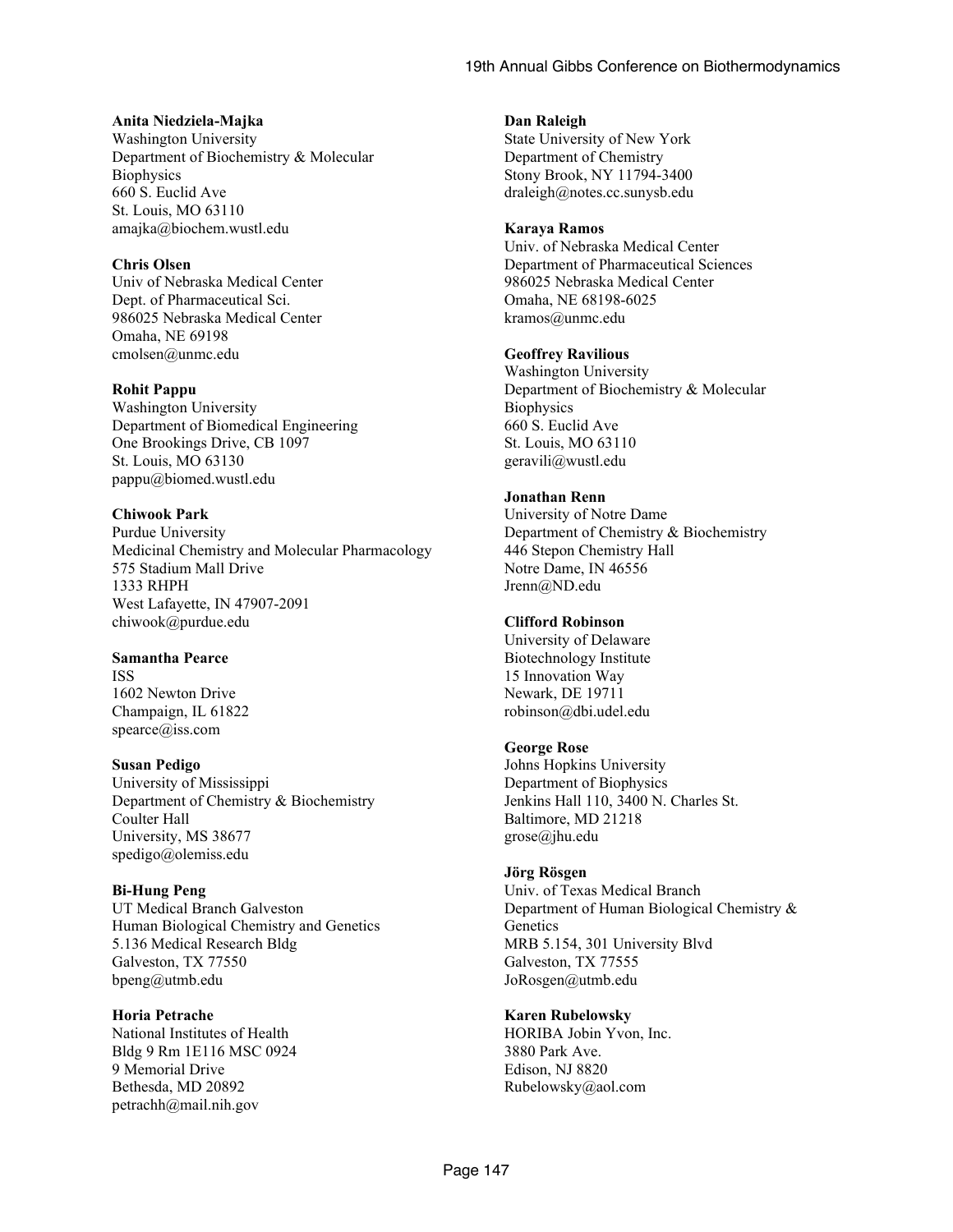#### **Carmen Ruiz**

Louisiana State University Department of Biological Sciences 202 Life Science Bldg Baton Rouge, LA 70803 crruiz@lsu.edu

#### **Akansha Saxena**

Washington University Department of Biomedical Engineering Campus Box 1097, One Brookings Drive St. Louis, MO 63130 akanshasaxena@gmail.com

#### **Katrina Schweiker**

Penn State University College of Medicine Department of Biochemistry & Molecular Biology 500 University Drive Hershey, PA 17033 kls483@psu.edu

#### **Jeff Seale**

Monsanto 700 Chesterfield Parkway W Chesterfield, MO 63017 jeffrey.w.seale@monsanto.com

#### **David Sept**

Washington University Department of Biomedical Engineering Campus Box 1097 St. Louis, MO 63130 dsept@biomed.wustl.edu

#### **Madeline Shea**

University of Iowa Carver College of Medicine Department of Biochemistry 4-403 BSB, 51 Newton Road Iowa City, IA 52242 madeline-shea@uiowa.edu

#### **Dick Sheardy**

Seton Hall University Department of Chemistry & Biochemistry South Orange, NJ 07079 sheardri@shu.edu

#### **John Shriver**

University of Alabama in Huntsville Department of Chemistry John Wright Drive Huntsville, AL 35758 shriverj@uah.edu

#### **Kimberly Smith**

Penn State University College of Medicine Department of Biochemistry & Molecular Biology 500 University Drive Hershey, PA 17033 krs266@psu.edu

#### **Yuhua Song**

Washington University Department of Biochemistry & Molecular **Biophysics** 700 S. Euclid Ave. St. Louis, MO 63110 yhsong@ccb.wustl.edu

#### **Ann Marie Stanley**

Johns Hopkins University Department of Biophysics 420 Jenkins Hall, 3400 N. Charles St., Baltimore, MD 21218 annmarie@jhu.edu

#### **Werner Streicher**

Penn State University College of Medicine Department of Biochemistry & Molecular Biology 500 University Drive Hershey, PA 17033 wws11@psu.edu

#### **Lukas Tamm**

University of Virginia Department of Molecular Physiology & Biological Physics 1300 Jefferson Park Ave. Charlottesville, VA 22908-0736 Lkt2e@virginia.edu

#### **Damien Thevenin**

University of Delaware Biotechnology Institute 15 Innovation Way Newark, DE 19711 Damien@udel.edu

## **Eric Tomko**

Washington University Department of Biochemistry & Molecular **Biophysics** 660 S. Euclid Ave St. Louis, MO 63110 ejtomko@artsci.wustl.edu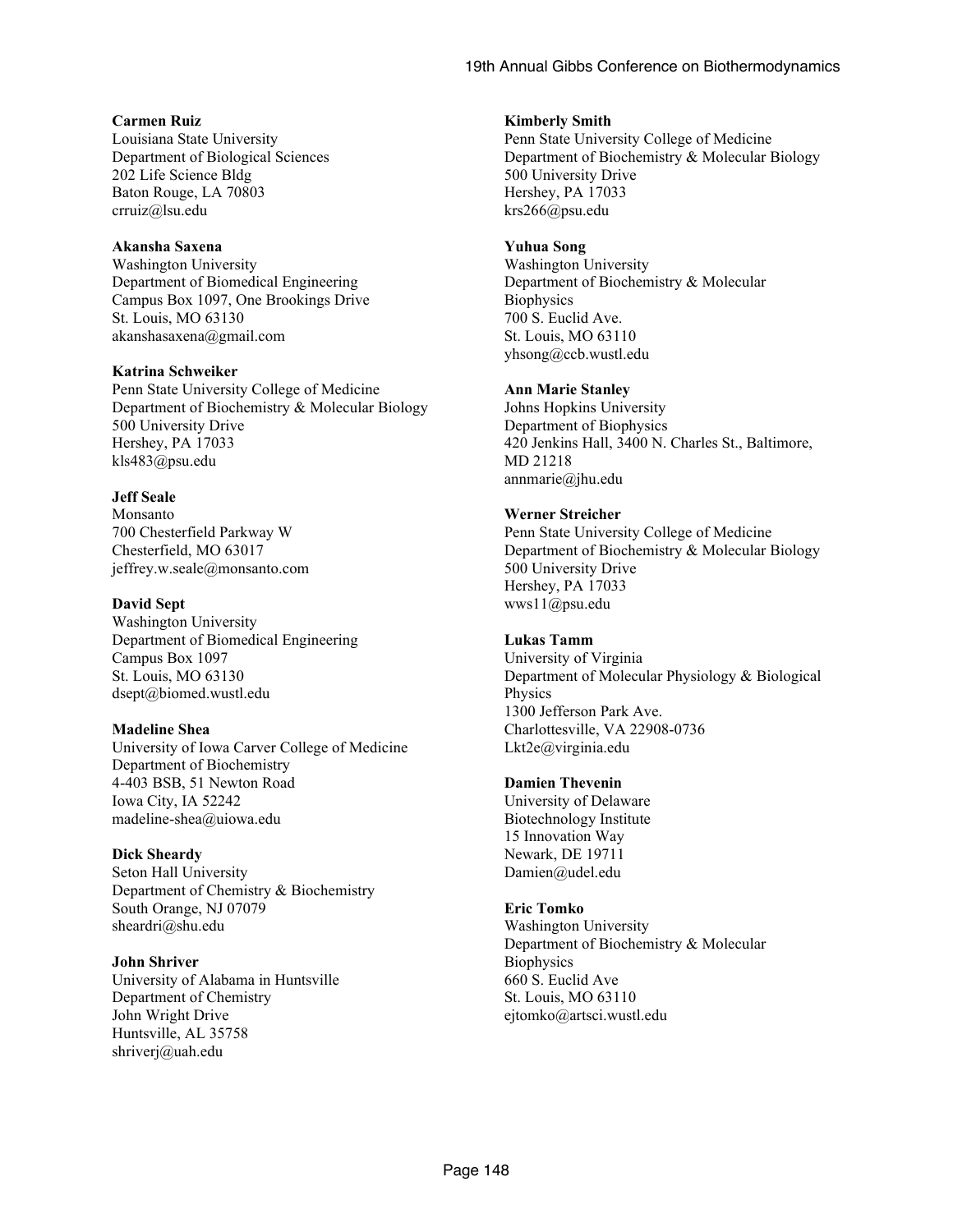#### **Jessica Tomlinson**

Penn State University College of Medicine Department of Biochemistry & Molecular Biology 500 University Drive Hershey, PA 17033 Tucker4595@aol.com

#### **Hoang Tran**

Washington University Department of Center for Computational Biology 700 S. Euclid Ave. St. Louis, MO 63110 htt1@cec.wustl.edu

#### **George Turner**

Seton Hall University Department of Chemistry & Biochemistry 400 S. Orange Ave. South Orange, NJ 07079 turnerge@shu.edu

## **Vijai Tyagi**

MicroCal LLC 22 Industrial Drive East Northampton, MA 01060 vtyagi@microcalorimetry.com

#### **Krastyu Ugrinov**

University of Notre Dame Department of Chemistry & Biochemistry 251 Nieuwland Science Hall Notre Dame, IN 46556 kugrinov@nd.edu

#### **Egor Ukraintsev**

Univ of Nebraska Medical Center Dept. of Pharmaceutical Sci. 986025 Nebraska Medical Center Omaha, NE 68198 eukraintsev@unmc.edu

#### **Andreas Vitalis**

Washington University Department of Biochemistry & Molecular **Biophysics** 660 S. Euclid Ave St. Louis, MO 63110 avitalis@artsci.wustl.edu

#### **Iulia Codruta Vitoc**

Wesleyan University Department of MB&B 205 Hall-Atwater Labs, Lawn Ave. Middletown, CT 06459 ivitoc@wesleyan.edu

#### **Jason Wagoner**

Washington University Department of Biochemistry & Molecular **Biophysics** 700 S. Euclid Ave. St. Louis, MO 63110 jaw3@cec.wustl.edu

#### **Jad Walters**

North Carolina State University Department of Molecular & Structural Biochemistry 128 Polk Hall, CB 7622 Raleigh, NC 27695 jadwalters@hotmail.com

#### **Suwei Wang**

Univ. of Texas Medical Branch Department of Human Biological Chemistry & **Genetics** 301 University Blvd. Galveston, TX 77555 suwang@utmb.edu

#### **Xiaoling Wang**

Washington University Center for Computational Biology CB 8036, 700 S. Euclid Ave. St. Louis, MO 63110 shirlinw@yahoo.com

#### **Stephen White**

University of California at Irvine Department of Physiology & Biophysics Med. Sci. I-D346 Irvine, CA 92697-4560 blanco@helium.biomol.uci.edu

#### **JoDell Whittington**

University of Nebraska Lincoln Department of Chemistry Hamilton Hall 741 Lincoln, NE 68588-0304 jwhitti1@gmail.com

#### **Travis Witt**

University of Iowa Carver College of Medicine Department of Biochemistry 4-403 BSB, 51 Newton Road Iowa City, IA 52242 travis-witt@uiowa.edu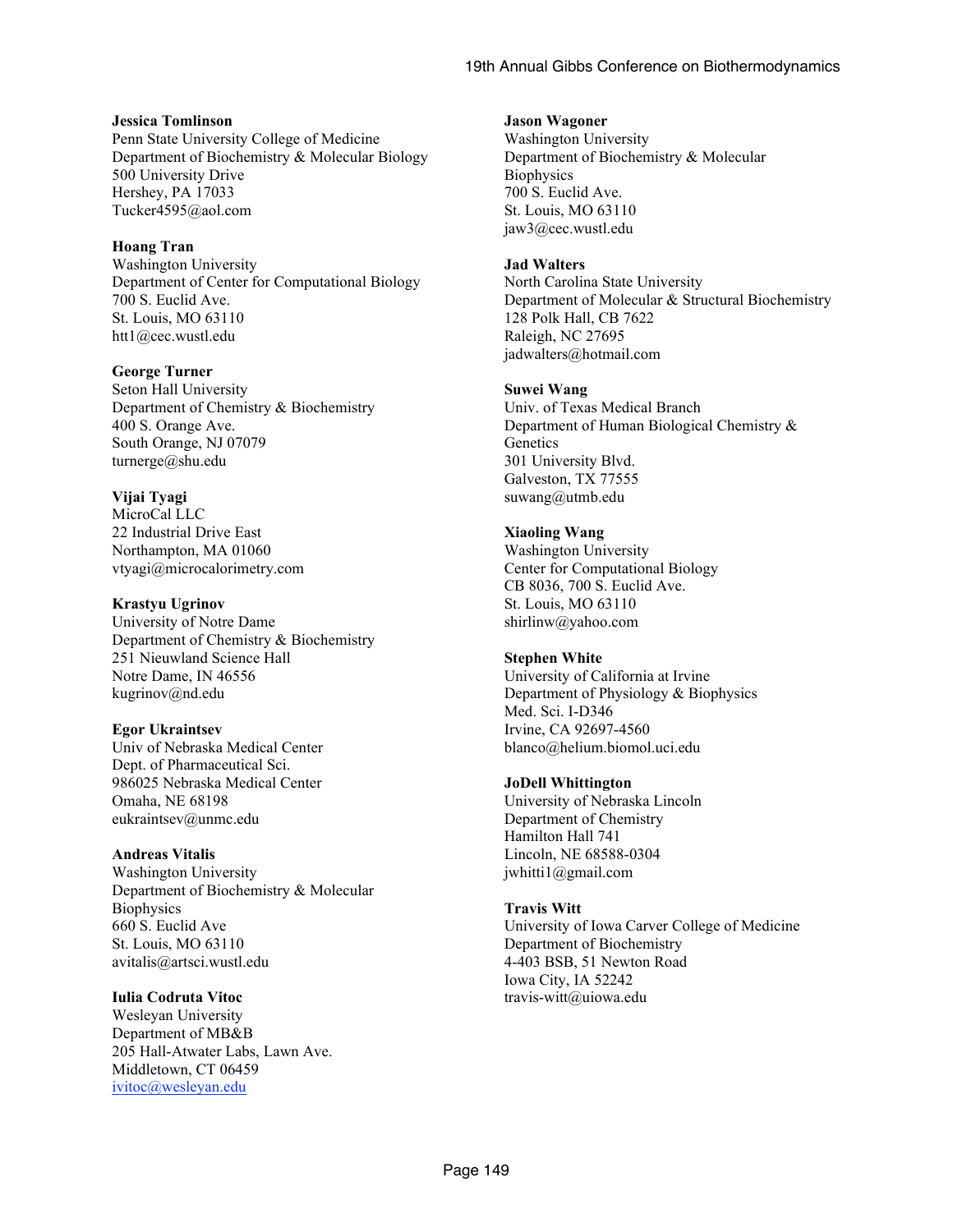#### **Diana Wong**

Washington University Department of Biomedical Engineering Campus Box 1097, One Brookings Drive, St. Louis, MO 63130 dyw1@cec.wustl.edu

#### **Sarah Woodson**

Johns Hopkins University Department of Biophysics 402 Jenkins Hall, 3400 N. Charles St., Baltimore, MD 21218 swoodson@jhu.edu

#### **Andy Wowor**

Louisiana State University Department of Biological Sciences 107 Life Sciences Bld Baton Rouge, LA 70803 awowor1@lsu.edu

#### **Colin Wu**

Washington University Department of Biochemistry & Molecular **Biophysics** 660 S. Euclid Ave St. Louis, MO 63110 cgwu@artsci.wustl.edu

#### **Matt Wyczalkowski**

Washington University Center for Computational Biology 700 S. Euclid Ave. St. Louis, MO 63110 maw2@cec.wustl.edu

#### **Le Yang**

Washington University Department of Physics Campus Box 1105, One Brookings Drive St. Louis, MO 63130 lyanga@artsci.wustl.edu

#### **Hongli Zhan**

Rice University Department of Biochemistry & Cell Biology, MS-140 6100 Main Street Houston, TX 77005 zhanh1@rice.edu

#### **Huaying Zhao**

University of Mississippi Department of Chemistry Coulter Hall University, MS 38677 hzhao@olemiss.edu

# **Xiange Zheng**

Washington University Department of Biomedical Engineering Campus Box 1097, One Brookings Drive St. Louis, MO 63130 xiangezheng@yahoo.com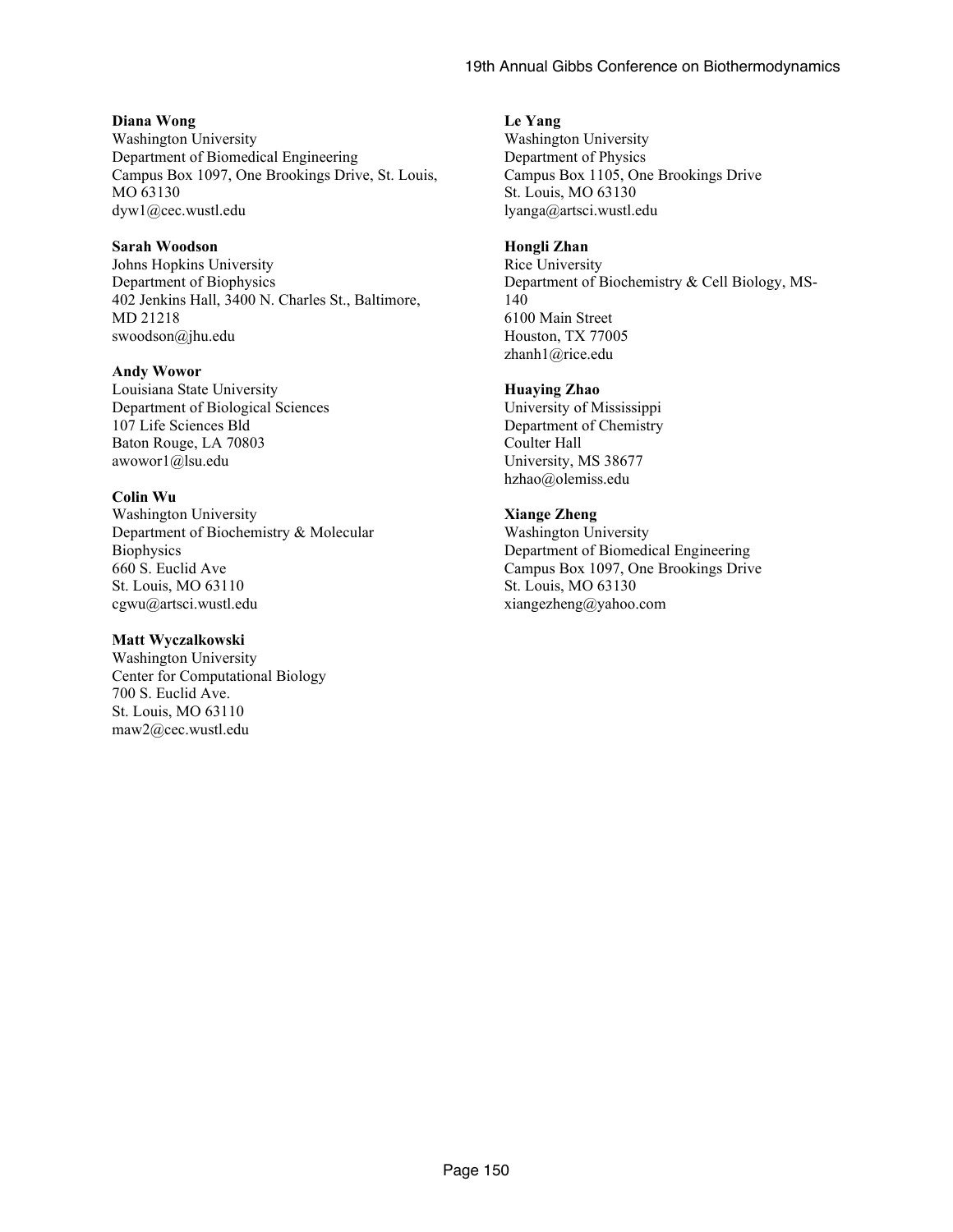# **Participants by Laboratory/Organization**

**G. Ackers Lab** Gary Ackers Jo Holt

# **D. Bain Lab**

David Bain Keith Connaghan-Jones Aaron Heneghan

**B. Baker Lab**

Kathryn Armstrong Brian Baker Tiffany Carney John Clemens Rebecca Davis-Harrison Francis Insaidoo

# **N. Baker Lab**

Nathan Baker Michael Bradley Rachel Burdge Feng Dong Sunjoo Lee Yuhua Song Jason Wagoner

# **D. Barrick Lab**

Andrea Allgood Doug Barrick Naomi Courtemanche Ellen Kloss Olga Lubman

# **D. Beckett Lab**

Dorothy Beckett Saranga Naganathan

**W. Bolen Lab** Luis Holthauzen Jörg Rösgen

**M. Brenowitz Lab** Michael Brenowitz

**M. Britt Lab** Melissa Bodnar Mark Britt

**W. Bujalowski Lab** Aaron Lucius

**B. Chaires Lab** Brad Chaires

**P. Chivers Lab** Peter Chivers Jeff Iwig Alyssa Meheen

**C. Clark Lab**

Clay Clark Sarah MacKenzie Jad Walters

**P. Clark Lab** Patricia Clark Michael Evans Mirco Junker Jonathan Renn Krastyu Ugrinov

**M. Cordes Lab** Matt Cordes Branwen Hall

**J. Correia Lab** Holland Alday Jack Correia

**T. Creamer Lab** Veronique Chellgren Trevor Creamer

**D. Dignam Lab** Dave Dignam

**D. Draper Lab** Kristin Bianchi David Draper Leslie Frank Dominic Lambert Desirae Leipply

**C. Dupureur Lab** Cynthia Dupureur

**M. Feiss Lab** Karl Maluf

**A. Fenton Lab** Aron Fenton

**K. Fleming Lab** Nancy Burgess Alexandra Ebie Karen Fleming Naveen Michaud-Agrawal Preston Moon Ann Marie Stanley

**M. Fried Lab** Claire Adams Mike Fried Manana Melikishvili

**C. Frieden Lab** Carl Frieden

**B. Garcia-Moreno Lab** Brian Cannon Carlos Castañeda Michael Chimenti Mike Harms

**Taekjip Ha Lab** Chirlmin Joo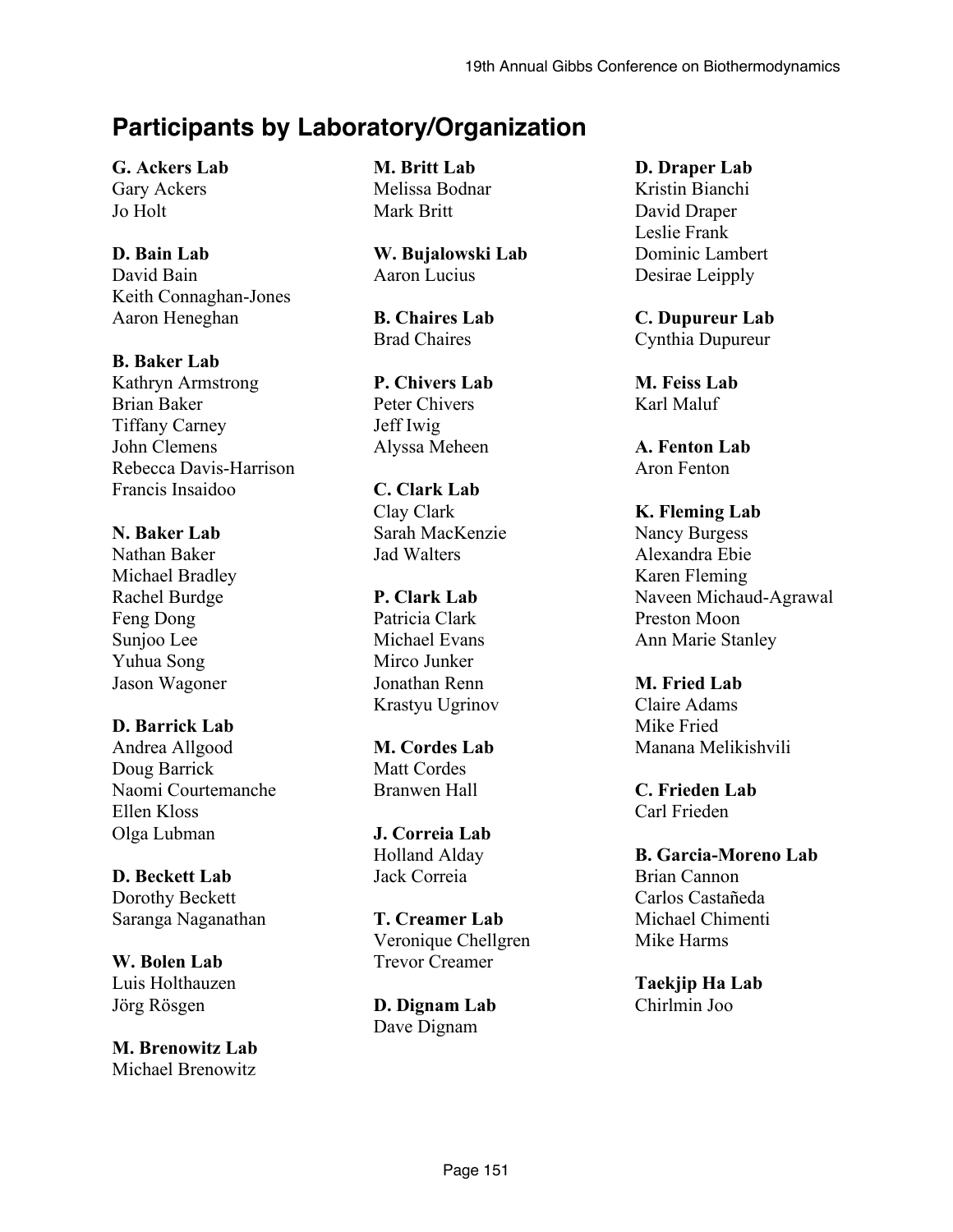**K. Hall Lab** Alan Chen Kathleen Hall Artem Melnykov

# **M. Henzl Lab** Mike Henzl

**V. Hilser Lab** Suwei Wang

**L. Jen-Jacobson Lab** Lisa Engler

**M. Johnson Lab** Michael Johnson

# **N. Kallenbach Lab** Neville Kallenbach

**S. Kelty Lab** Stephen Kelty

**E. Komives Lab** Simon Bergqvist Elizabeth Komives

**E. Lattman Lab** Ed Lattman

# **J. Lee Lab**

Mary Avery Rodrigo Maillard Bi-Hung Peng

# **E. Lewis Lab**

Robert Buscaglia Matt Freyer Ed Lewis

# **V. LiCata Lab**

Daniel Deredge Vince LiCata Chin-Chi Liu Carmen Ruiz Andy Wowor

# **T. Lohman Lab**

Marla Chesnik Maria Ingaramo Alexander Kozlov Sangaralingam Kumaran Tim Lohman Anita Niedziela-Majka Geoffrey Ravilious Eric Tomko Colin Wu

**Y. Lyubchenko Lab** Mikhail Karymov Alexey Krasnoslobodtsev Alex Lushnikov Yuri Lyubchenko Egor Ukraintsev

**G. Makhatadze Lab** Alexey Gribenko George Makhatadze Katrina Schweiker Kimberly Smith Werner Streicher Jessica Tomlinson

**L. Marky Lab** Dan Flaherty Manjori Ganguly Irine Khutsishvili Hui-Ting Lee Luis Marky Chris Olsen Karaya Ramos

**I. Mukerji** Wendy Barber-Armstrong Kelly Knee Iulia Condruta Vitoc

# **R. Pappu Lab**

Scott Crick Rohit Pappu Hoang Tran Andreas Vitalis Xiaoling Wang Matt Wyczalkowski

**C. Park Lab** Chiwook Park

**L. Parkhurst Lab** Roberto Delgadillo JoDell Whittington

**A. Parsegian Lab** Daniel Harries Horia Petrache

**S. Pedigo Lab** Susan Pedigo Huaying Zhao

**D. Raleigh Lab** Dan Raleigh

**C. Robinson Lab** Carolina Bianco Clifford Robinson Damien Thevenin

**G. Rose Lab** Nicholas Fitzkee George Rose

# **D. Sept Lab**

Shatadal Ghosh Michelle McCully Arpita Mitra Akansha Saxena David Sept Diana Wong Le Yang Xiange Zheng